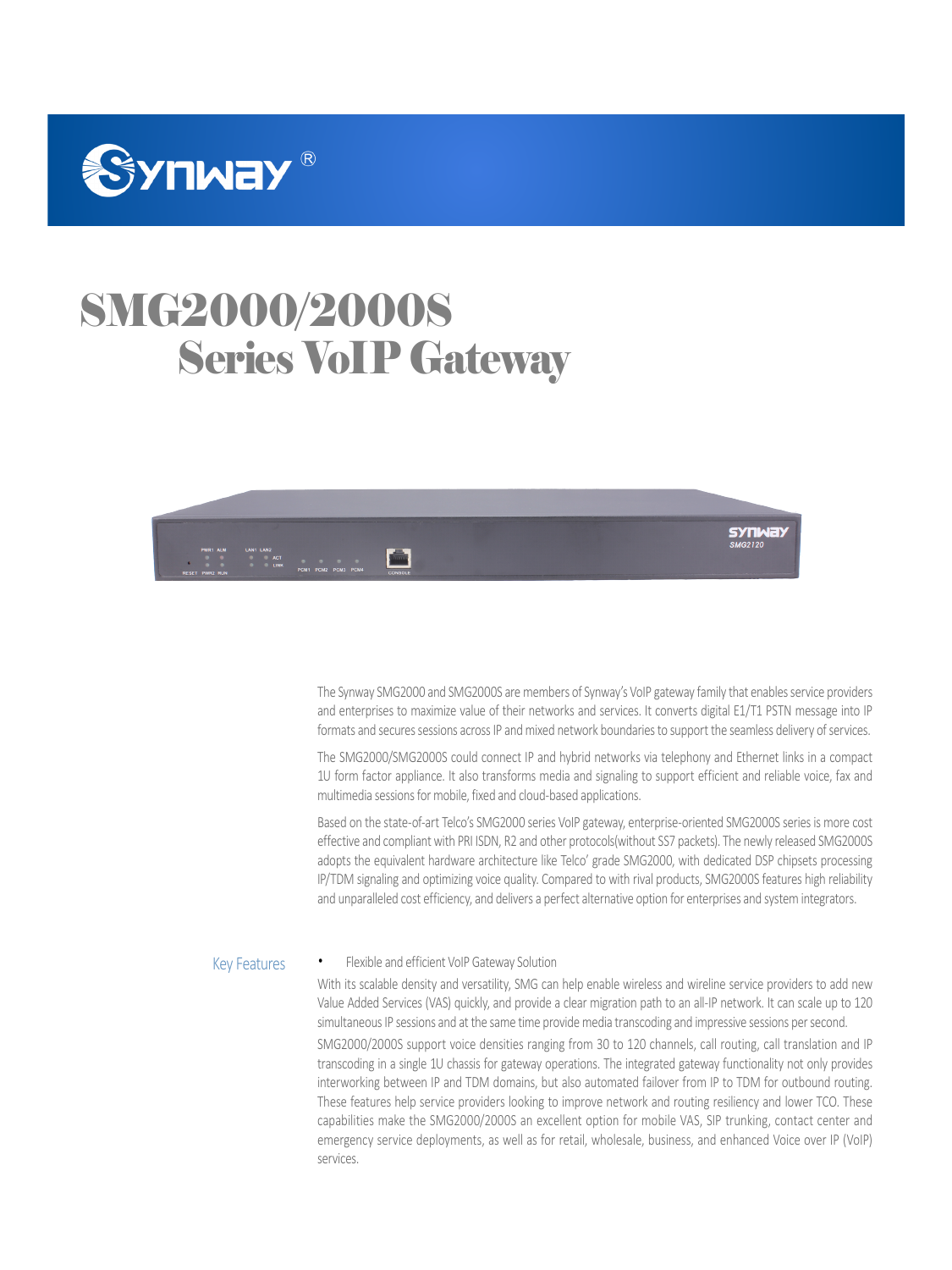

# SMG2000/2000S Series VoIP Gateway

|          |                                                                               | SYIMAY |
|----------|-------------------------------------------------------------------------------|--------|
| PART ALM | <b>LANS LAND</b><br>编<br>$\sim$ 1.1 $\%$ 1.1 $\%$<br><b>Contract Contract</b> |        |

### Any-to-Any Signaling and Multimedia Connectivity

SMG2000 and SMG2000S provide any-to-any network connectivity through its ability to interwork multiple protocols used by telecommunications providers to deliver services to their retail, business and wholesale customers. It can provide interworking between ISDN, SS7 (SMG2000S Do Not Support SS7), SIP formats.

SMG2000/SMG2000S also support any-to-any media transcoding for popular voice codecs. T.38 and G.711 fax interworking and support for RTP, INBAND and SIPINFO method based tones and event handling complement the media transcoding capabilities to provide a high degree of flexibility to help deliver value added services economically.

User-friendly management and configuration toolkits

The Web graphical user interface (WebUI) is a real-time web toolkit to configure, monitor SMG2000/2000S. It allows operators to configure and perform real-time monitoring and maintenance. Flexible SIP and Protocols configuration enable services providers and enterprises to seamlessly connect in hybrid networks, Helping configure SIP, SIP trunking, SIP Mediation, PCM, SS7(not for SMG2000S) and ISDN, Routing and more; And a broad range of gateway toolkits also help gateway's maintenance and software upgrading for Web UI, gateway services and firmware.

| <b>Key Features</b>                                                                                                            | Values                                                                                                                                                                                                               |
|--------------------------------------------------------------------------------------------------------------------------------|----------------------------------------------------------------------------------------------------------------------------------------------------------------------------------------------------------------------|
| Flexible SIP and Protocols configuration enable services providers<br>and enterprises to seamlessly connect in hybrid networks | Help configure SIP, SIP trunking, SIP Mediation, PCM and ISDN, Routing and more; a broad<br>range of gateway toolkits help gateway's maintenance and software upgrading for Web UI,<br>gateway services and firmware |
| 480 channels of ISDN signaling                                                                                                 | 480 simultaneous SIP sessions with multimedia transcoding, and Scalable IP and TDM connectivity solution provides high performance in a small footprint to<br>help lower ownership cost and operational cost         |
| Combined IP and TDM gateway features on a single platform                                                                      | Integrated multimedia gateway features facilitate TDM and IP interworking to provide<br>service delivery flexibility and automated failover between domains                                                          |
| Any-to-any signaling and media support                                                                                         | Support for ISDN, SIP signaling, and SIP interworking along with voice and transcoding<br>provides a cost-effective platform to help service providers evolve from a TDM to an all-IP<br>environment                 |
| SIP profiler and web based user configuration                                                                                  | Easy-to-use service configuration and management tools can help accelerate service<br>deployment and simplify platform management                                                                                    |
| Integrated transcoding support for voice, tone and faxing                                                                      | Eliminates the need to add separate hardware to support transcoding requirements helping<br>to reduce CAPEX and number of platforms deployed                                                                         |
| Carrier class solution                                                                                                         | Carrier class design and features provide high availability, reliable throughput and enhanced<br>service delivery                                                                                                    |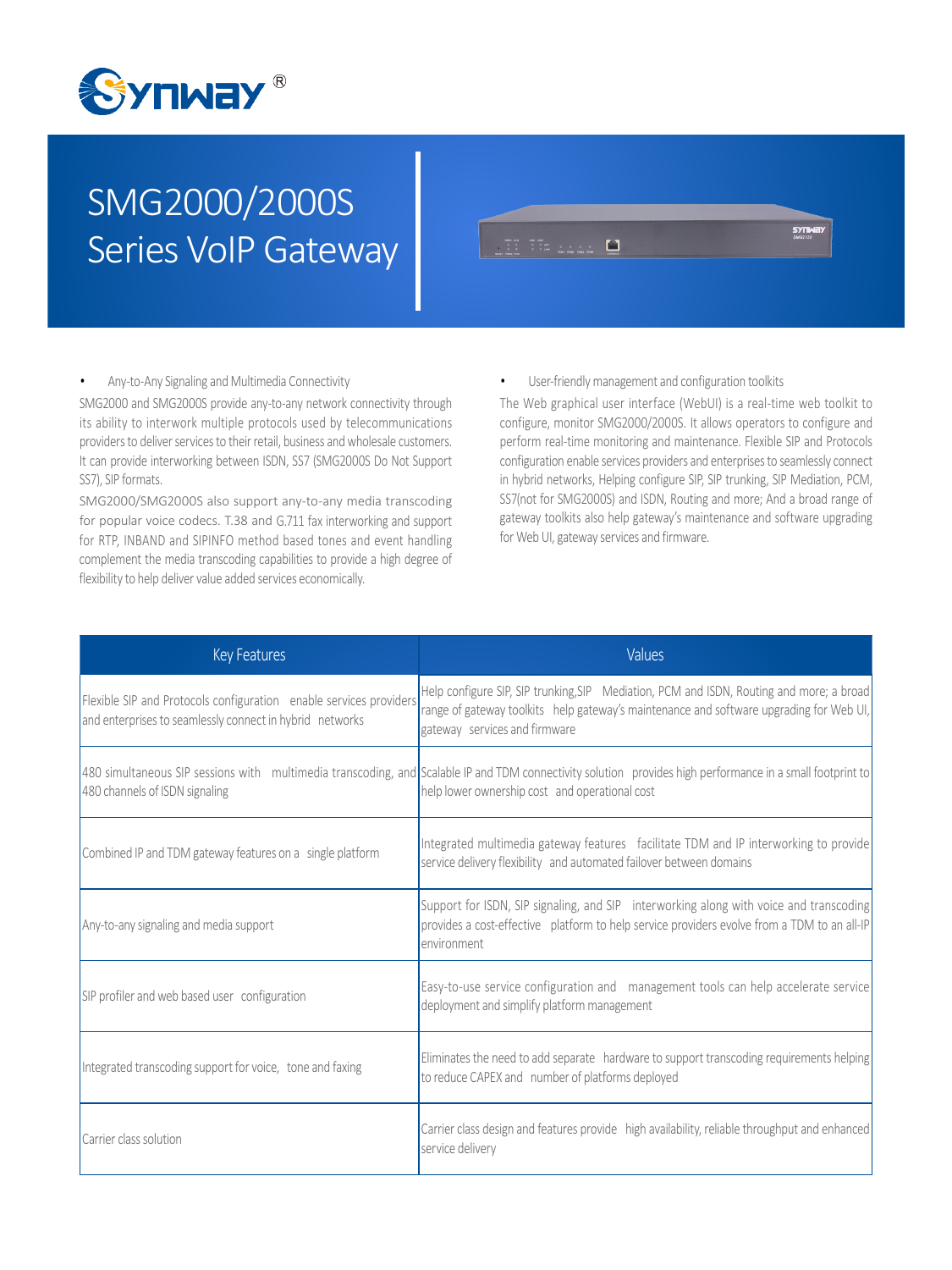

# SMG2000/2000S Series VoIP Gateway



# Technical Parameters *Product models*

SMG2000 series (1/2/4 E1/T1) SMG2030 1E1/T1 and 30 SIP channels SMG2060 2E1/T1 and 60 SIP channels SMG2120 4E1/T1 and 120 SIP channels SMG 2000S series (1/2/4/8/16 E1/T1) SMG2030S 1 E1/T1 SMG2060S 2 E1/T1 SMG2120S 4 E1/T1 SMG3008S(Optional) 8 E1/T1 SMG3016S(Optional) 16E1/T1



#### *Routing Features*

Call routing and translation (from PCM to IP or reversely)

### *IP Bearer Features*

Coder support: G.711A,G.711U, G.729 A/B,G723,G722, GSM, iLBC, RFC 2833,RF 3261,SIPINFO,INBOUND

Compliant with TCP/UDP, HTTP, ARP/RARP, DNS, NTP, TFTP, TELNET, STUN and more IP protocols

Echo cancellation: G.168 128 ms tail length

Voice activity detection and packet loss concealment

### *Comfort noise generation*

T.38 real-time fax, T.38 – G.711 interworking

Digit transmission via RFC 2833 (SIP)

Hosted NAT

## *OAM&P*

Network Time Protocol (NTP) Web User Interface (WebUI) supports configuration via browser SNMP MIBs

#### *Power Requirements*

AC Power Supply Range 100 – 240 VAC The power supply will operate at frequencies between 47 Hz and 63 Hz

*Power Consumption*

About 167W

*Operating temperature range*

0 to +55 °C, 8-90% relative humidity non-condensing

*Storage temperature range*

-20 to +85 °C, 8-90% relative humidity non-condensing

### *Maintenance*

Power supplies field installation

#### *Physical Dimensions*

High: 4.13 in (105 mm) Wide: 14.37 in (365 mm) Deep: 24.80 in (630 mm) Weight 10.36 lb (Approx.4.7 kg)